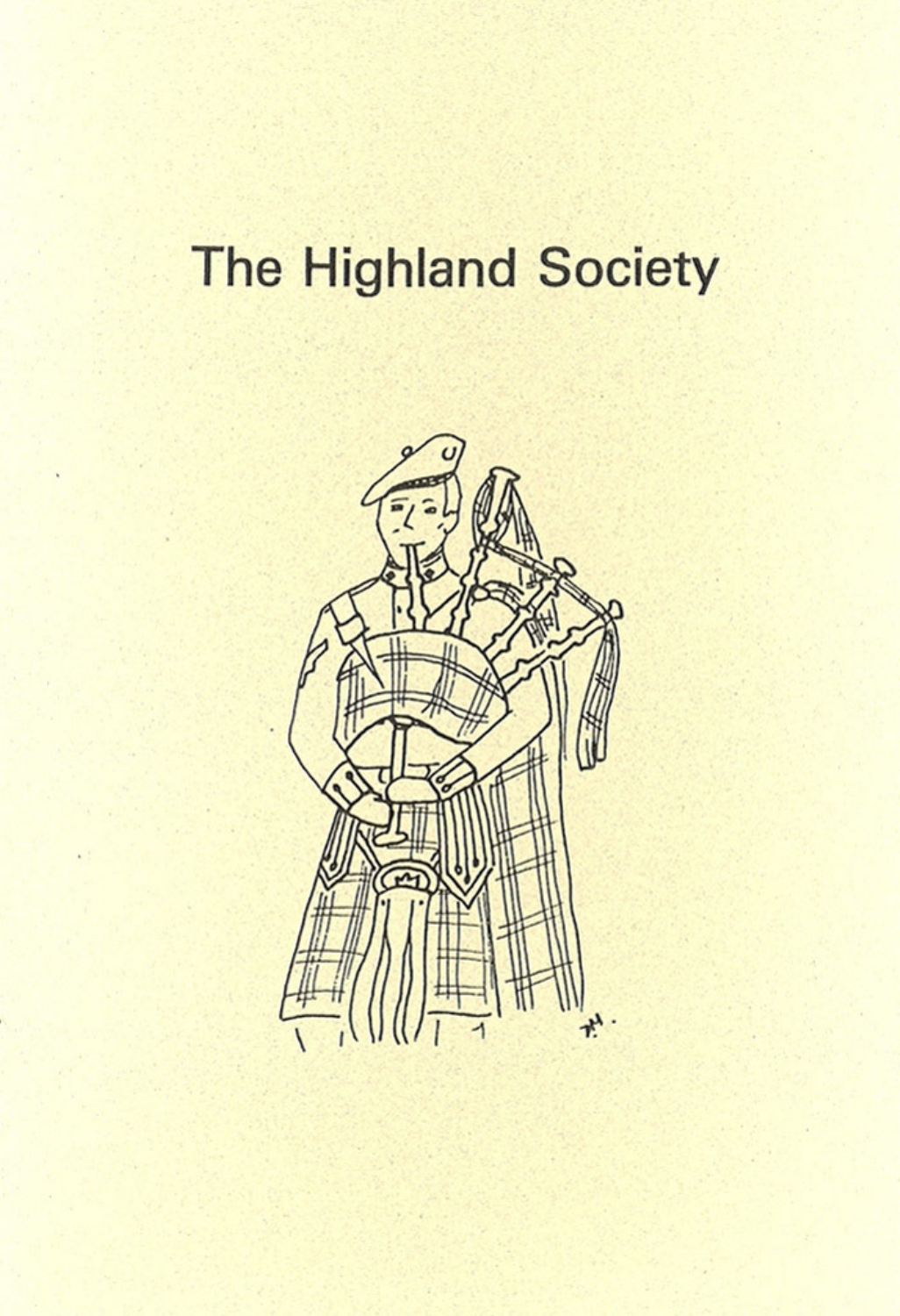# **The Highland Society**

Written by Dawn Maclean

Illustrated by Dawn Maclean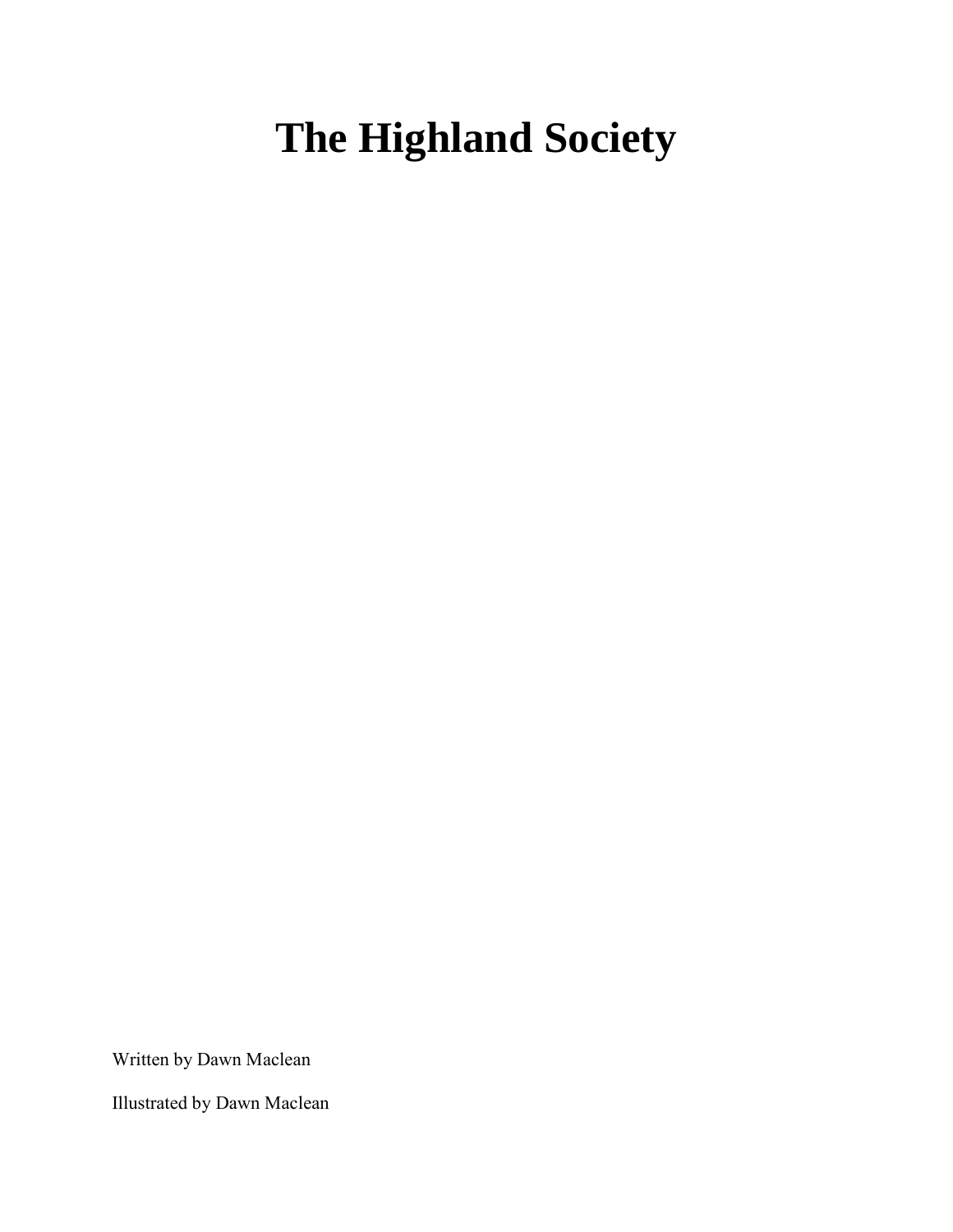Written and produced by Miramichi Literacy Writers, a Project of the Literacy Corps Program, Employment and Immigration, Canada, sponsored by Miramichi Literacy Council, New Brunswick

Readability Level 4.3

Copyright, Miramichi Literacy Writers, 1985

ISBN-0-920709-18-4

Miramichi Literacy Council - Miramichi Literacy Writers series

This series of booklets are available to anyone who wishes to order them. A single copy is \$3.00, any 3 books would be \$8.00 and a complete set of 24 would be \$60.00. Shipping and handling are extra.

Judy Arnold President Miramichi Literacy Council Inc. P.O. Box 534 Miramichi, NB E1N 3A8 (506) 773-6734 [judy960@hotmail.com](mailto:judy960@hotmail.com)

Acknowledgements:.We wish to acknowledge support funding from the Governments of Canada and the Province of New Brunswick, especially the Departments of Education and Continuing Education.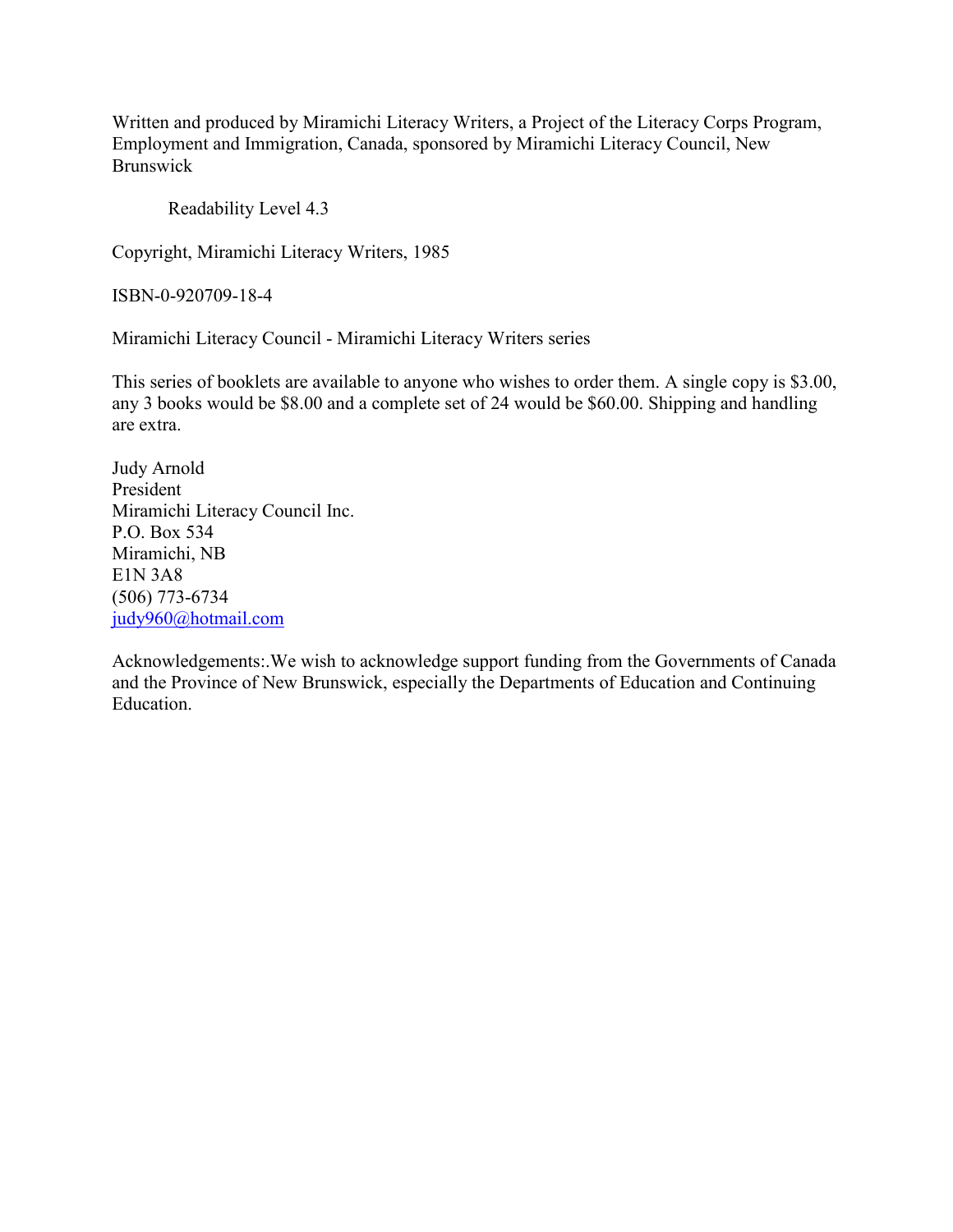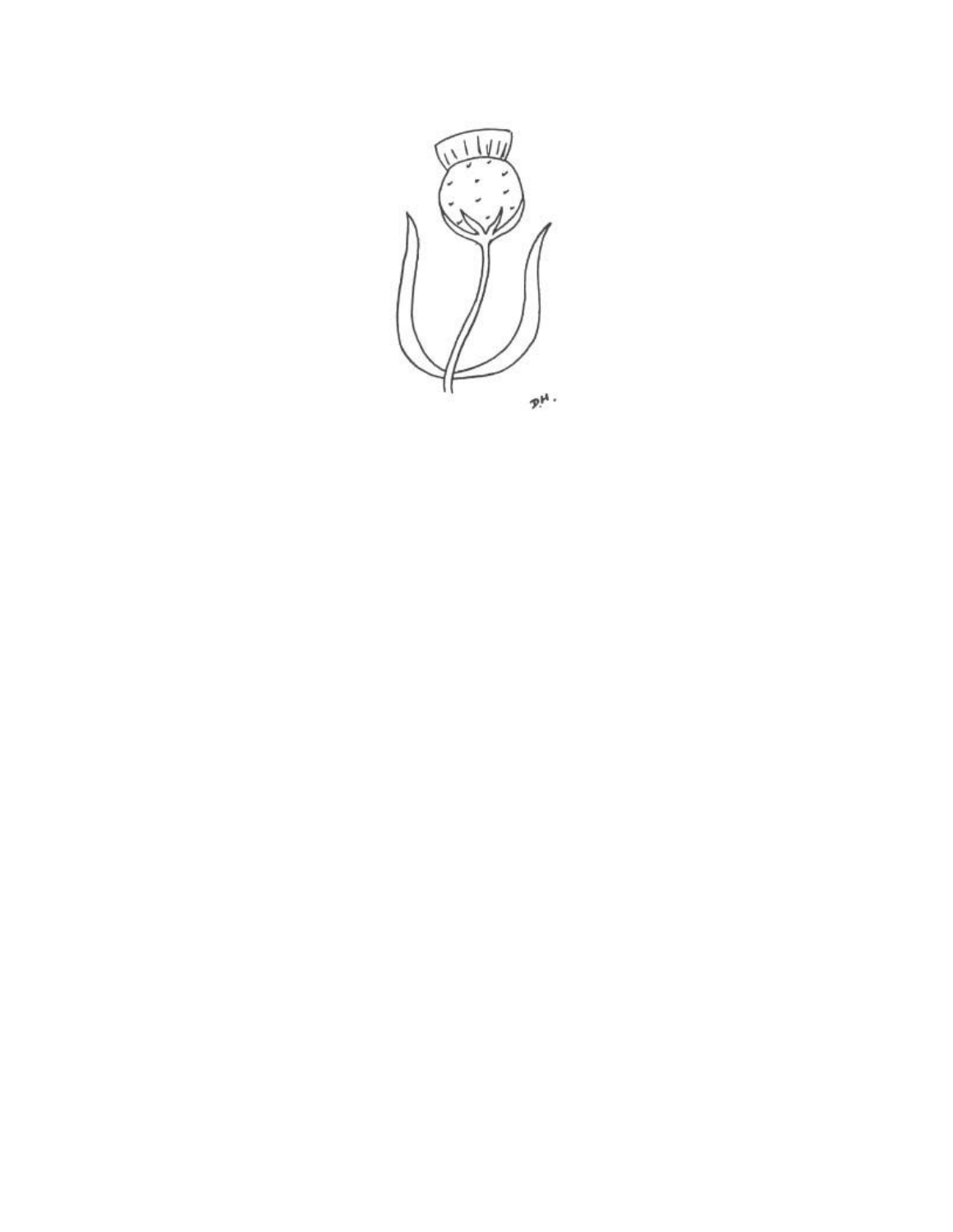### **THE HIGHLAND SOCIETY**

#### **CHAPTER I**

The Scottish have a long history on the Miramichi. They came to this country well over a hundred years ago. Since then they have given much to their new home. Hard work and courage have given them the right to be proud. Each November a group of these Scotsmen meet together. They call themselves the Highland Society of New Brunswick at Miramichi. They meet to keep their shared history alive. The family of each Scotsman was a part of this past.

The Highland Society has been around a long time. Its parent society in London was formed in 1778. It was meant mainly to help needy Highlanders who lived away from their homeland. This help was very important to many people. Scotland's Highland Clearances had uprooted thousands of people. A group called the Jacobites had started the trouble. Scotland was under the rule of the English. The Jacobites wanted to make Bonnie Prince Charlie King of Scotland. The English destroyed these hopes. They beat the Jacobites at Culloden in 1746.

All Highlanders paid dearly for this. For years the English did not allow them to speak their own language. They couldn't play their music, or wear Scottish dress. Their chiefs lost their powers. Many of the chiefs then lost interest in the people living on their land. They decided that "sheep would make more money than men". The Highland sheep were very small. The chiefs brought in better animals. 1792 became known as the Year of the Sheep.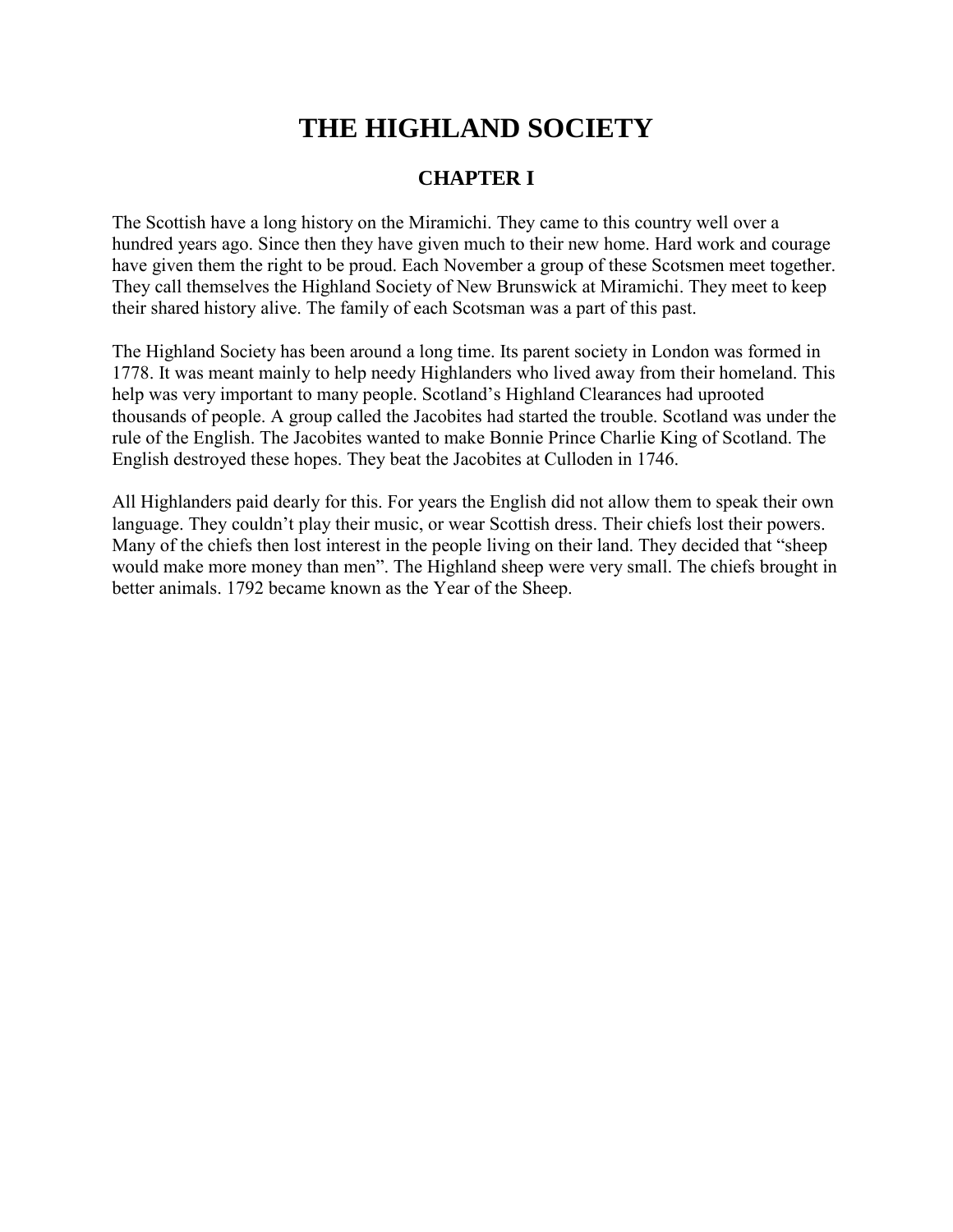

Sheep herding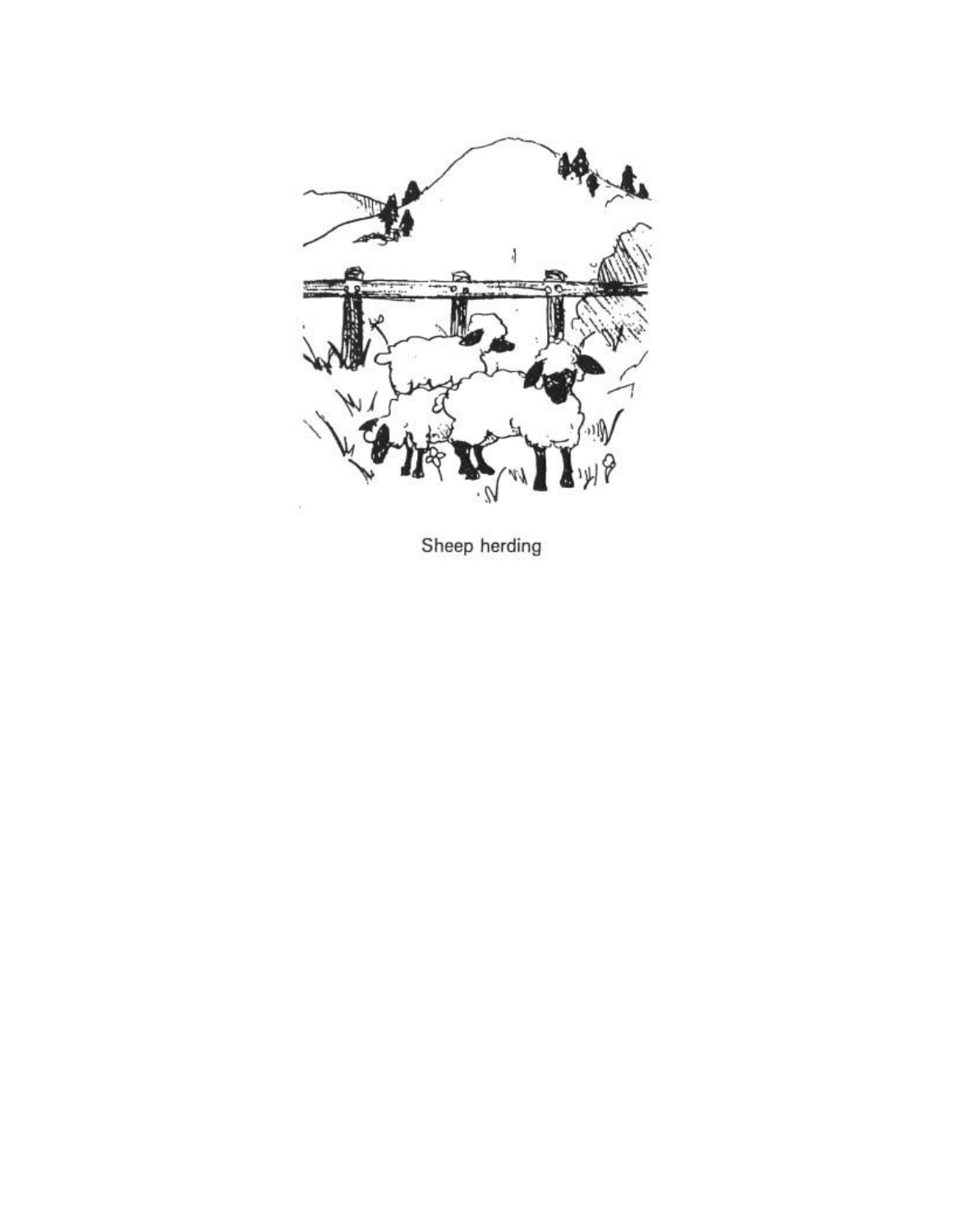#### **CHAPTER II**

In Rosshire there was trouble. The Ross' cows got onto a sheep-walk. Fines were given out again and again. They could not get the cows back until the fines were paid. The Rosses then decided to use their fists to get them back.

They won this fight. That gave them the courage to start the Rosshire Sheep Riot. They tried to drive the sheep out of the country. The people by the road helped. They gave food and water to the Rosses. It was a peaceful protest, but the government did not see it that way. They sent out soldiers. The leaders were arrested. Happily, they got away during the night. This was the last time the Highlanders ever banded together against the sheep men.

Then people were told to leave their homes. The owners wanted the land for even more sheep. The people did not want to go. They had lived in the same place for hundreds of years. The Gunns of Kildonan were driven off their land first in 1813. Irish soldiers were sent to drive them out. The people went without protest.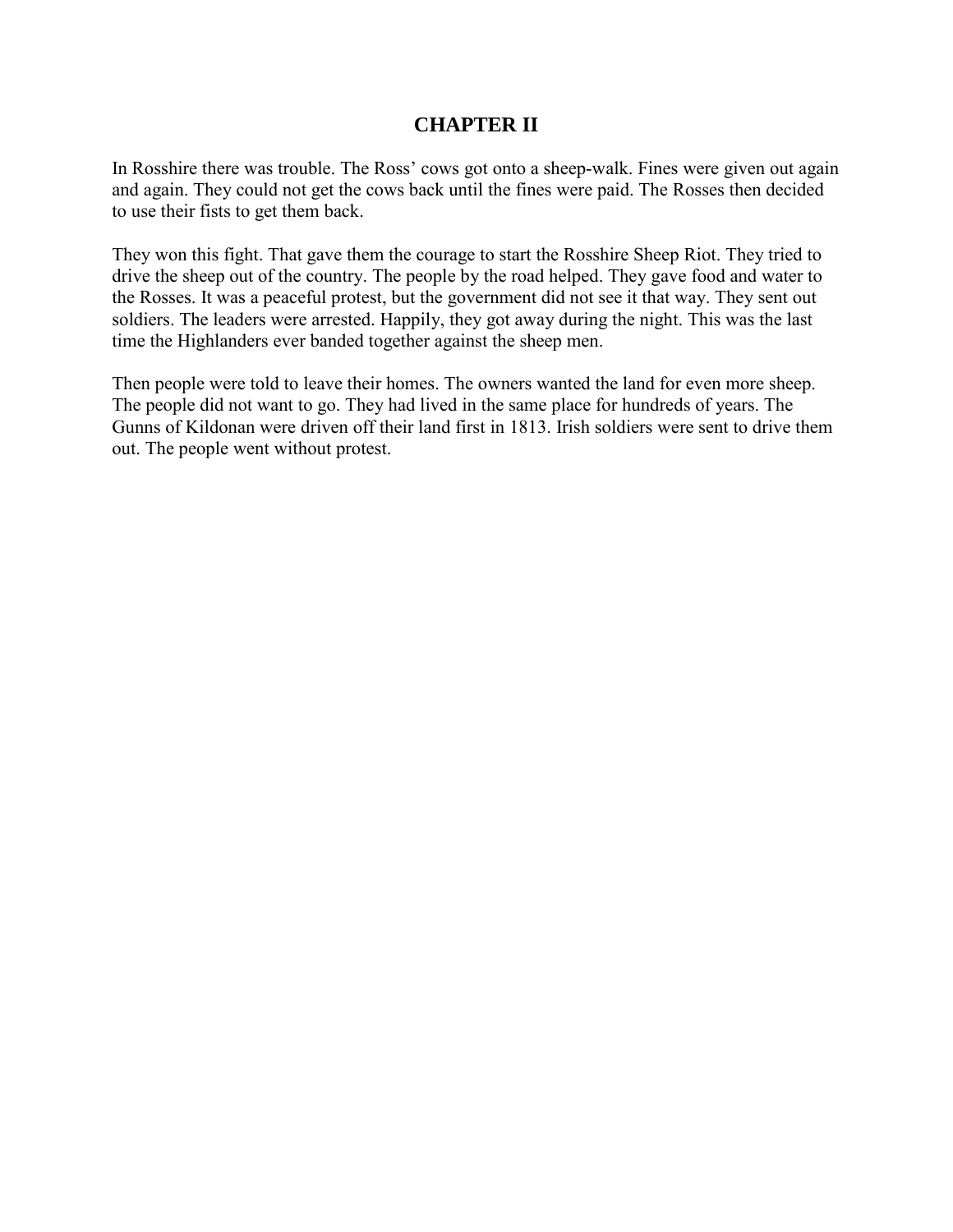#### **CHAPTER III**

The next year became known as the Year of the Burnings. On June 13th, the men of Strathnaver were away. They were looking for lost cows. The owner's men came to burn the houses. Some of the people didn't move quickly enough. They were left with nothing.



Margaret MacKay was almost one hundred years old. She was alone in her daughter's house. The leader shouted, "She has lived too long! Let her burn!"

Her daughter came and carried her out. Her blankets were on fire. She died five days later.

At another house, the family cat tried to run from the fire. The men saw a chance for some sport. They threw the cat back into the fire again and again. At last it died.

There were many deaths in the next few days. Some died from living outside. Women who were with child went into labour before their time. Old men went into a world all their own.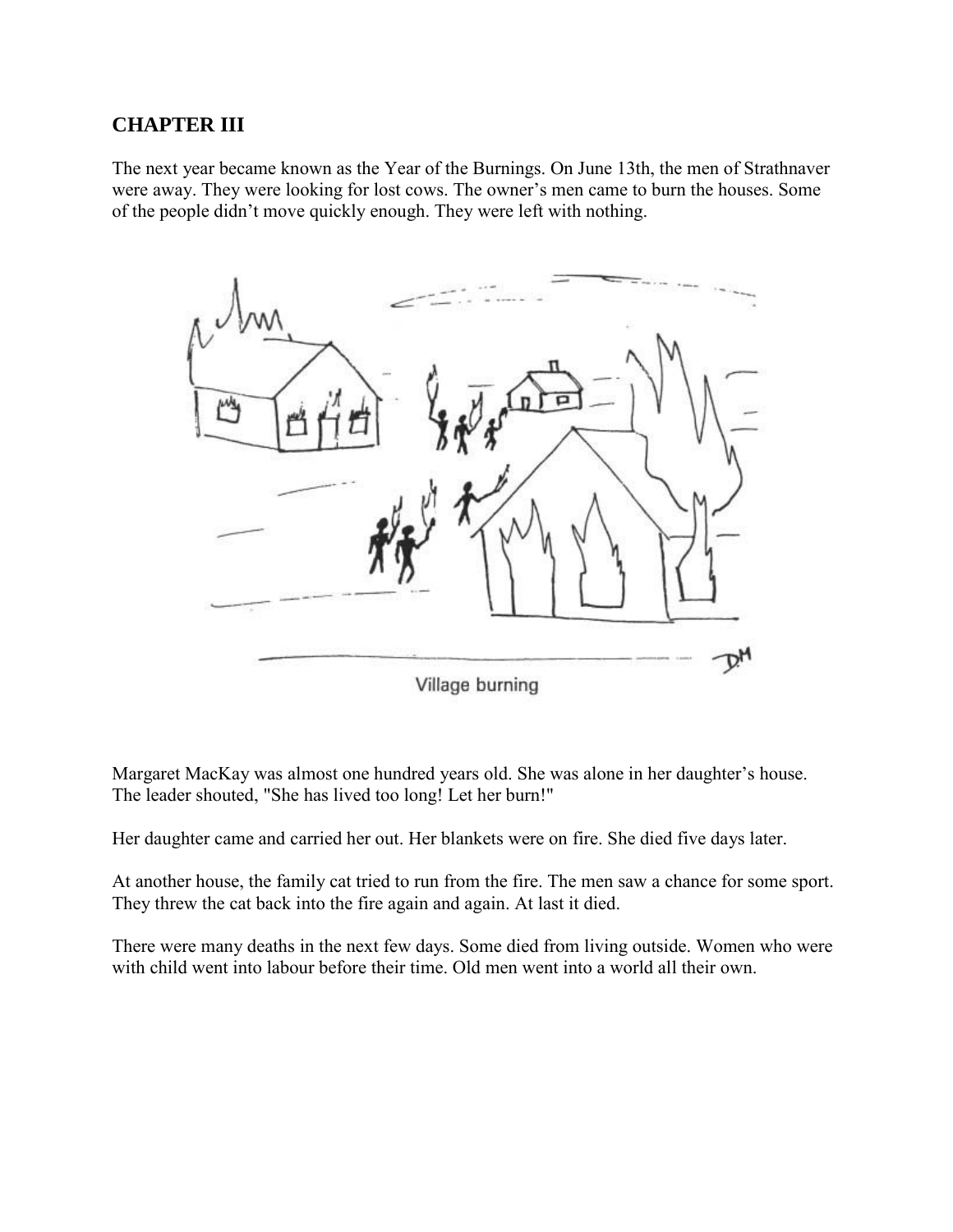In Grunmore, one old man crawled into an old mill. He ate meal from the floor. His dog kept the rats away. He lived only a few days.

All of Robert MacKay's family were sick. He carried them to safety by the ocean. He would pick one daughter up and carry her for a while. Then he would go back and get another. In this way he took them twenty-five miles to safety.

In all about fifteen thousand people lost their homes. The landowners planned to let them live by the ocean. There they could fish for a living. This life was hard for them. Many died in the water. One hundred boats were lost in one year. The soil was poor. The wind would blow it away. When their cows broke out, they had no money to pay the fines. They had to sell rings and clothes to get the cows back. Some stole sheep. For this they were sent out of the country.

In other places, the people ran into the cities. Overcrowding brought sickness. Then in 1846 no potatoes grew. The people went hungry.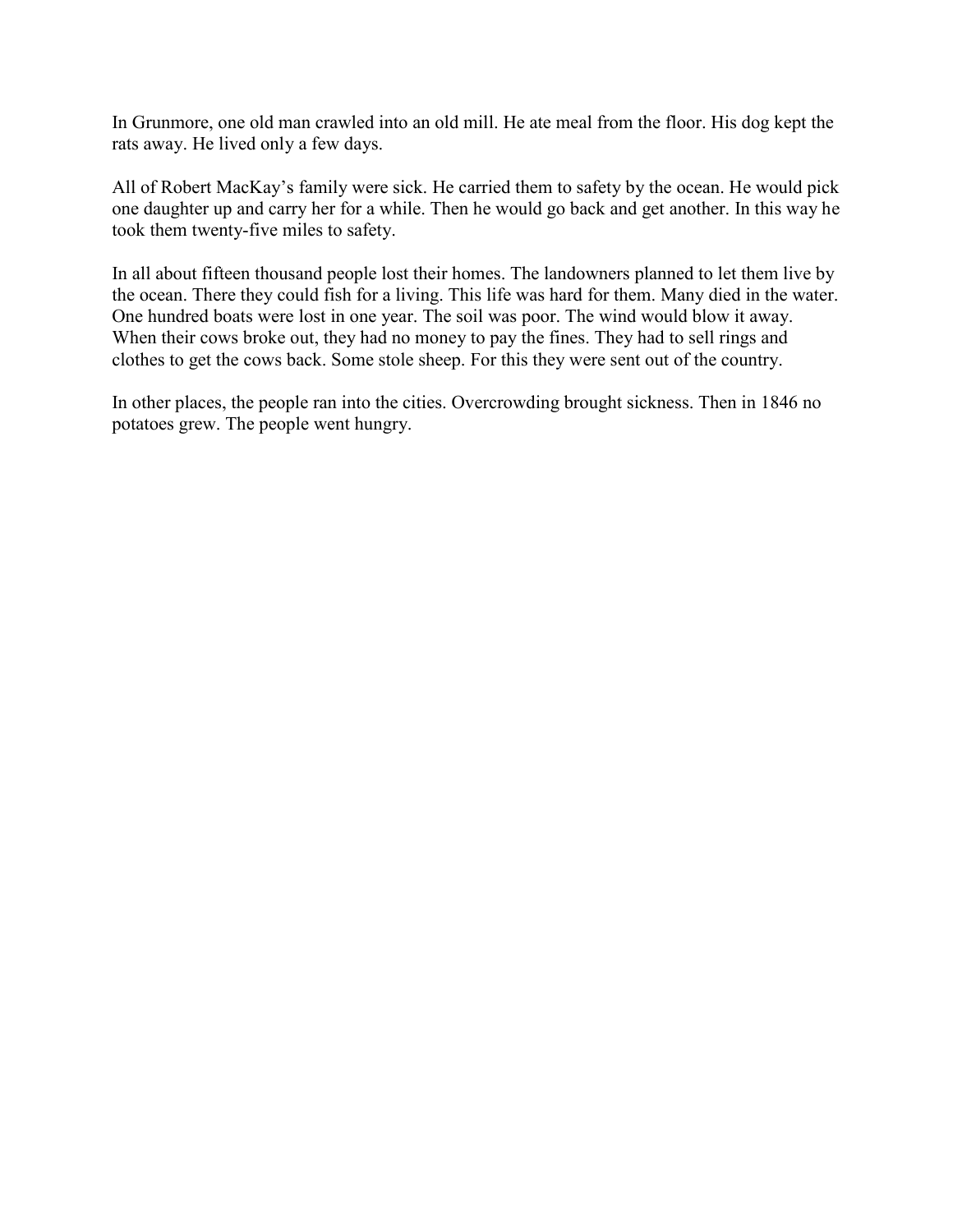#### **CHAPTER IV**

Many became tired of so much hardship. They decided to go to another country. They hoped to make a new start.

One of the countries they moved to was Canada. There are many Scottish people in New Brunswick. They built their houses close together. That is why there are so many Scots on the Miramichi, in Lower Newcastle and Black River.

Some Scots were given land for service in the British Army. They could never own land back home. Most, however, were here because they had to be. Things were just too hard for them in Scotland.

The Scotsmen always remembered that they were Highlanders. They wanted to keep their language and fighting spirit alive. They wanted to be sure that their writings, dress, music, and history did not die. They wished to give aid to the people who found life hard in the new country.

At a Saint George's dinner in Douglastown on April 28, 1840, the need for a Scottish society was discussed. A meeting was called to talk more about it.

James Gilmour and Alexander Rankin of Douglastown acted quickly on the idea. They were overseen by Sir William Colbrooke, Lieutenant-Governor of New Brunswick. In 1842, power was given to them to form a branch of the Highland Society of London. One hundred and fiftyone men joined in this first year. On April 11, 1846 they came together under their own name. The Highland Society of New Brunswick at Miramichi was born.

Highland Society meetings have not changed much since they began. The heather, the pipes, the plaid, and the haggis all still have special meaning.

Each member is given a piece of heather. Heather grows as a low bush. It has tiny pink flowers. Heather is found in Scotland. That is why a tiny heather branch stands for the homeland.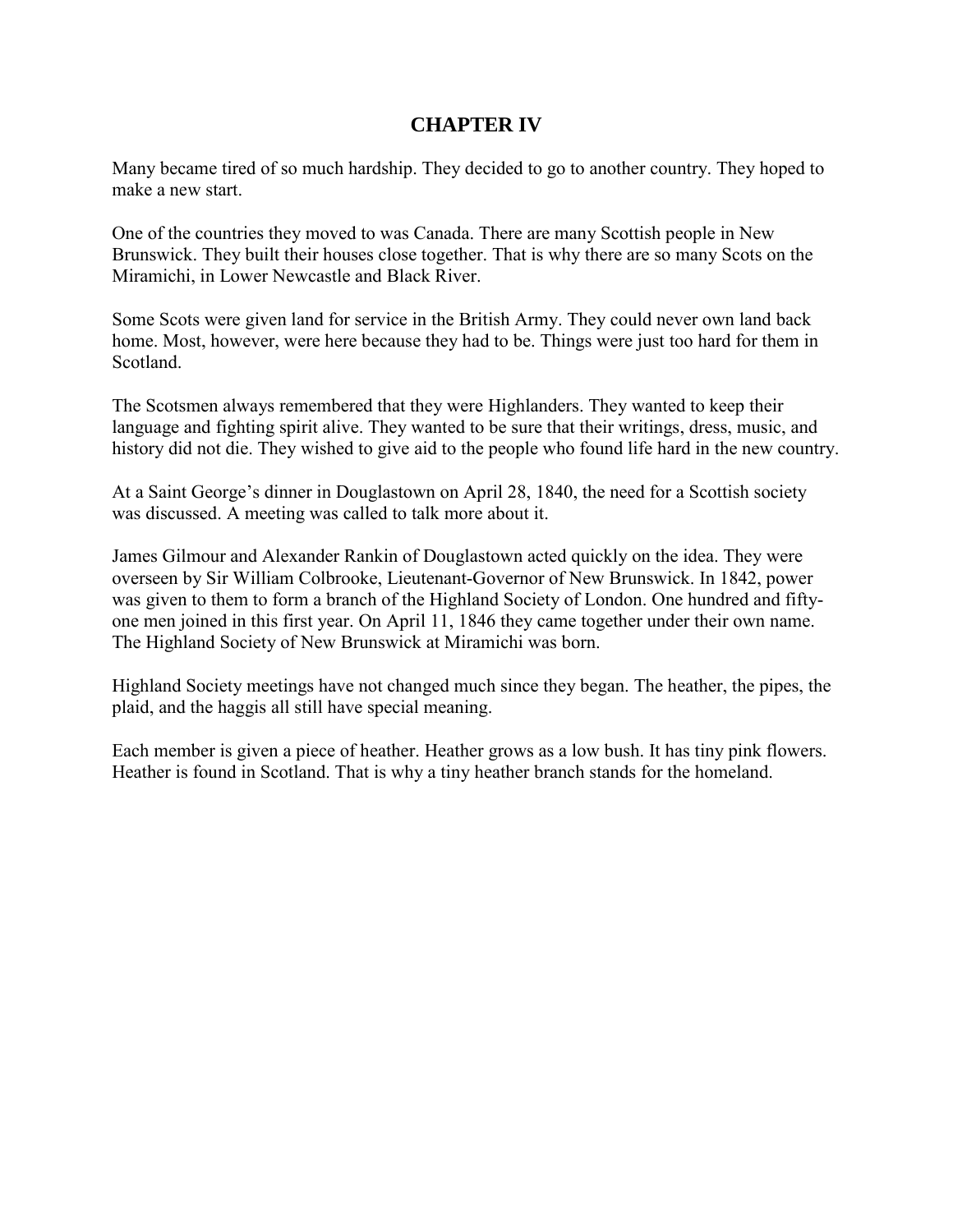Bagpipes are another piece of Scottish history. They were once used in the war. The sound of the pipes called the men to fight. The Highland Society uses them to pipe its members into the meeting. The piper begins to play before anyone comes into the meeting. He then plays until everyone sits down.



#### Scottish piper

All officers must wear a plaid tie in the meetings. Many members wear plaid hats or other plaid clothing. Each family has its own special plaid. These are not the originals. The original plaids were lost when the Highlanders were kept from wearing them by the British. The present-day plaids came into being much later.

Haggis is served at the dinner. Haggis is a very old Scottish dish. It has the heart, lungs and liver of a sheep in it. This is mixed with fat and meal. The haggis is boiled in the insides of the sheep. As strange as it may sound, haggis is said to be good.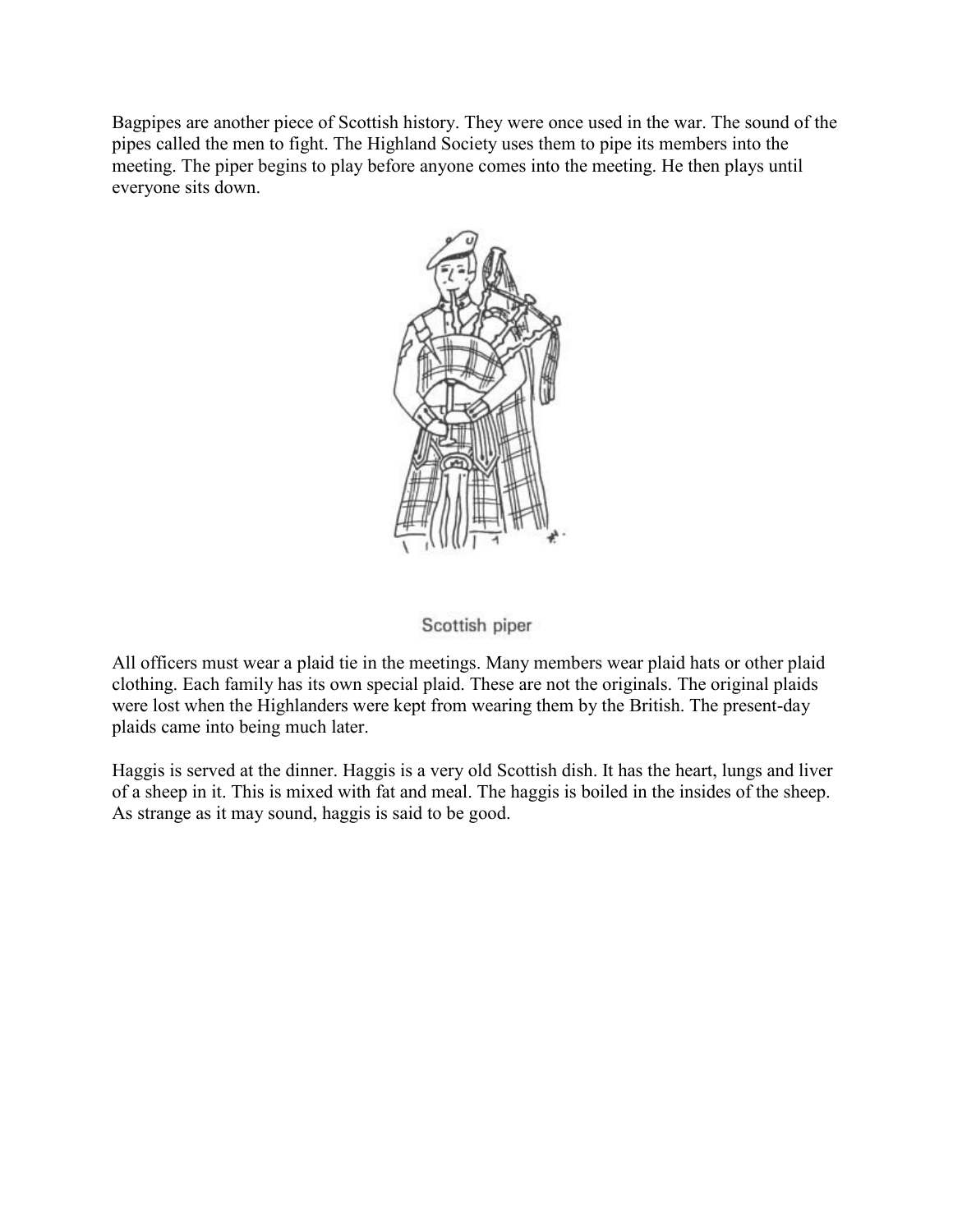#### **CHAPTER V**

The society has done much for the Miramichi since that time. In 1861, they built a school on Henderson Street in Chatham. It cost over 815 British pounds to build and equip. It was named the Presbyterian Academy. The school was rebuilt in 1888 in the same place. This was known as the Chatham Grammar School. The Federal Government bought this building in 1909. It became known as the Armoury. From 1975 to 1980 it was the Chatham Recreation Centre. At this time the town tore it down.

In 1882 the Highland Society lost all its records. There was a fire in the office. They is why there is so little known about it before that year.

Curling is a sport of Scotsmen. The Chatham Curling was the first Curling Club formed in Canada. The Society bought a cup for the Chatham Curling Club in 1884. Every year on Robbie Burns Day Chatham plays against Newcastle for the Highland Society Cup.

In 1904 the Highland Society gave \$500 towards the Burns Memorial in Fredericton. In 1912 they set up the Highland Society Scholarship at the University of New Brunswick. In 1914 they became interested in the Miramichi Hospital. It was just being planned for opening in 1916. In those years, the society gave \$18,000 to this cause.

In 1942 the society held a dinner to remember the one hundred years since their founding. By chance, there were again one hundred fifty-one men present. This was the same number as in the first year. It was fitting that the meeting was held in Douglastown on Saint Andrew's Day that year.

From 1968 to 1975 the society paid to outfit the Pipe and Drum Band. It took part in many public get togethers. Then it became hard to find people to play in the band. At last it had to be given up.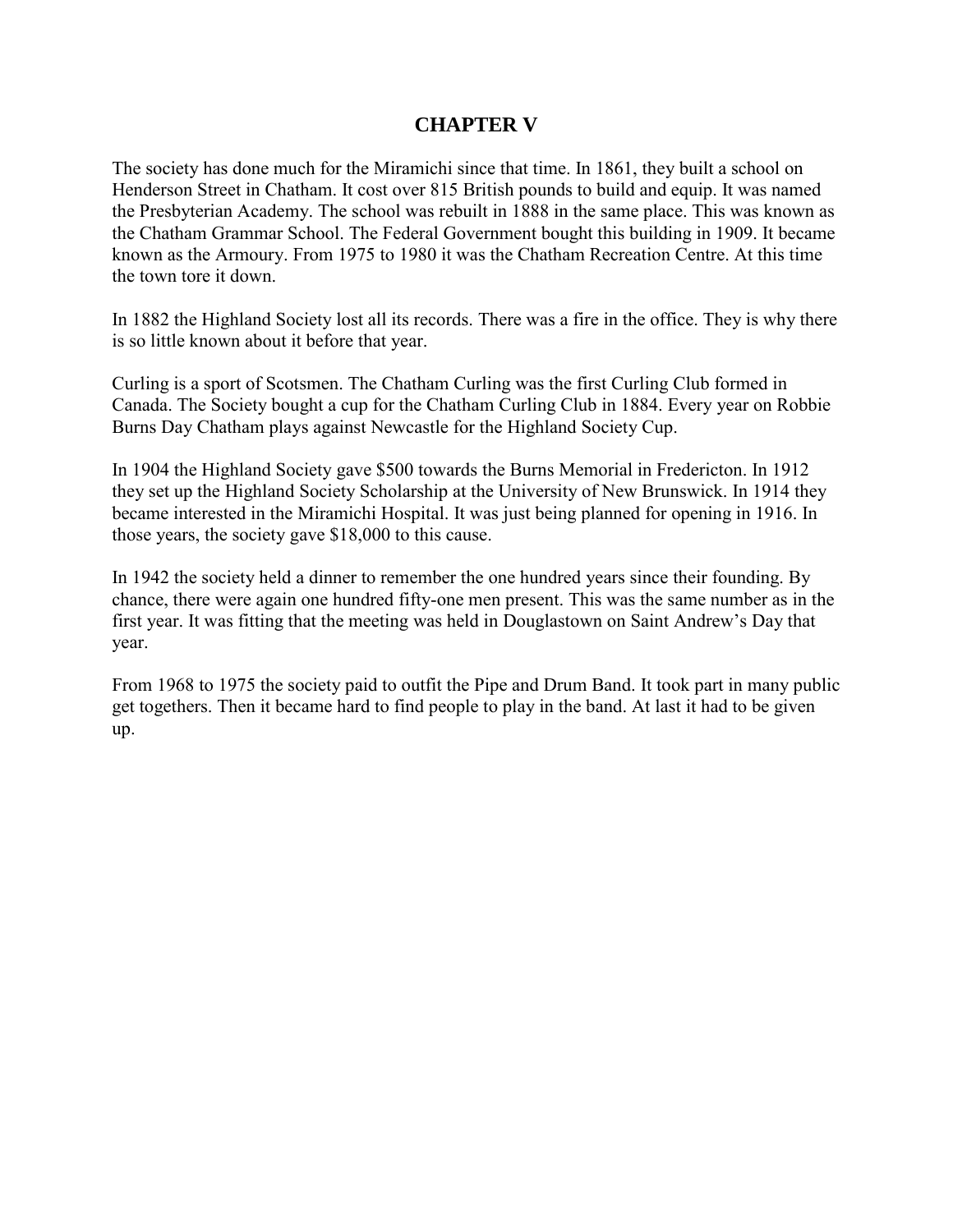#### **CHAPTER VI**

In the corner of Elm Park in Chatham there stands a momument. The Highland Society put it up in 1984. It was for New Brunswick's Bicentennial. It is in remembrance of the Scottish people who first came to the Miramichi.

The Scottish history and way of life are being kept alive. The Highland Society is not lost in the past, however, It is still adding to the Miramichi in many ways .